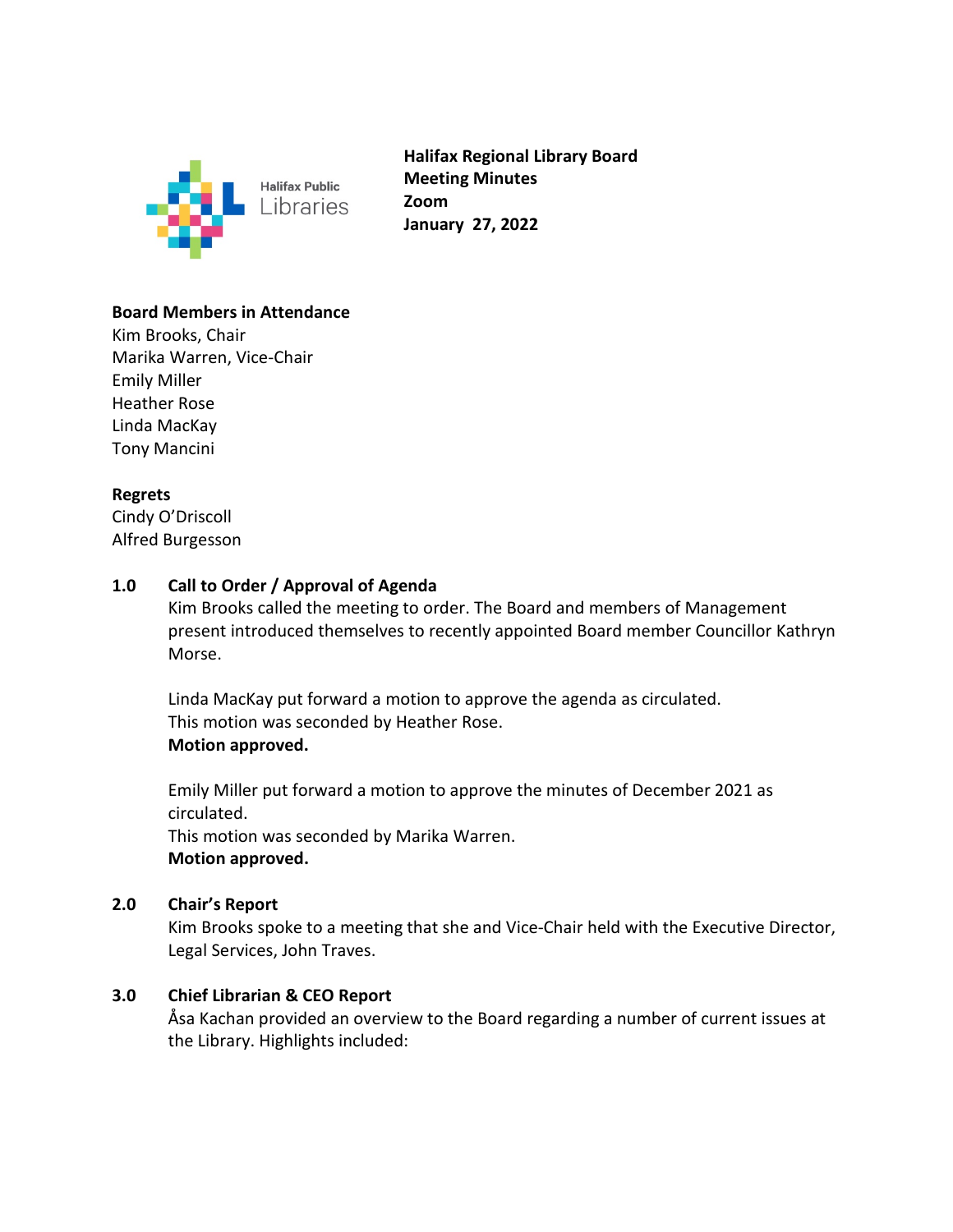- Working through COVID-19 continues to be a required focus
- To date, there has been no evidence of any workplace outbreaks or spread
- The work of Lori MacNeil, OH&S Manager has certainly helped support the organization through the pandemic
- Staff are incredibly respectful in following safe work practices
- The Library has hosted drop-in vaccine clinics, hosted pop-up testing sites in addition to being a primary site for rapid-test distribution for non-symptomatic community members
- The Library has partnered with Public Health to be a location for pulse-oximeter drop off.
- African Heritage Month opens today, with the launch happening tonight (virtually). Once again the Library will have excellent offerings for the month – and beyond.

Mairead Barry provided an update on the Strategic Workforce Plan. All interviews have been completed and staff are beginning to migrate to new locations and positions.

# **4.0 Board Committee Reports**

## **4.1 Board Executive Committee**

The Board Executive Committee did not meet between meetings of the Board.

## **4.2 Finance, Audit & Risk Committee**

Shannon Robilliard, Manager of Finance spoke to the financials that were included in the meeting package. Forecasting continues to show a balanced budget. Collections will continue to be expanded out from within the line item.

#### **2022-23 Budget**

Åsa Kachan is scheduled to present the Library's 2022-23 budget on Wednesday, March 2. The Library provides free, equitable, and incredibly valuable service to our community. The pandemic has exacerbated the divide within our community, and the Library will continue to support the community through COVID recovery.

The Library received a 1.8% decrease from the municipality for the 2022-23 budget year; this represents approximately \$450,000. Åsa shared that this decrease is not surprising, as the municipality is facing some financial challenges in other service areas, including taking over responsibility for a network of roads from the Province, responding to the service demands related to a significant increase in housing and commercial development, and building the necessary team to meet the municipality's climate target. While this is a small decrease to the budget, the Library has a track record of successfully seeking additional funding from a variety of sources at all levels of government and private foundations to support our work.

Åsa shared that she will have an opportunity to request additional funding beyond the core budget. Any items that Councillors are interested in considering will become part of